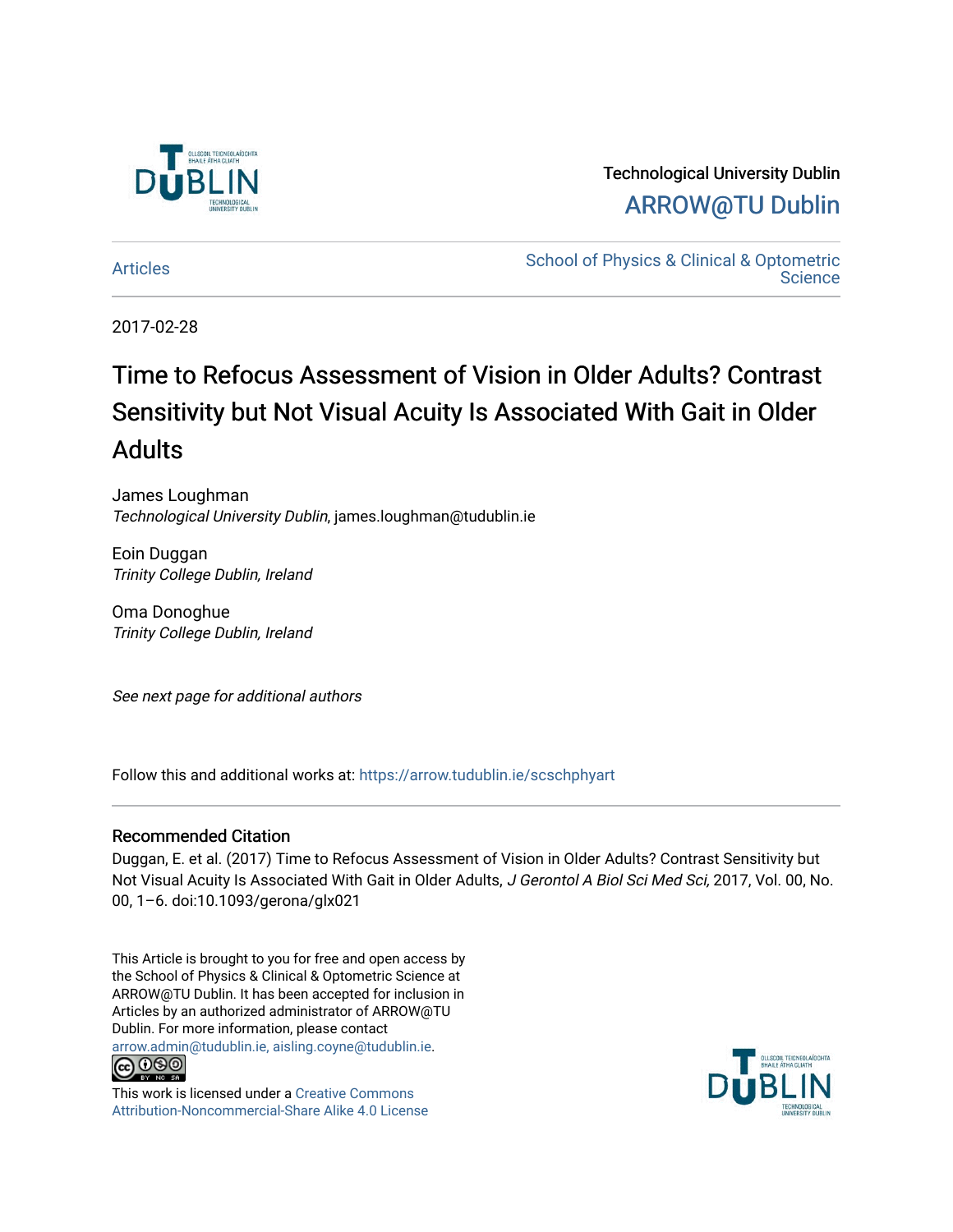## Authors

James Loughman, Eoin Duggan, Oma Donoghue, Rose Anne Kenny, Hilary Cronin, and Ciarán Finucane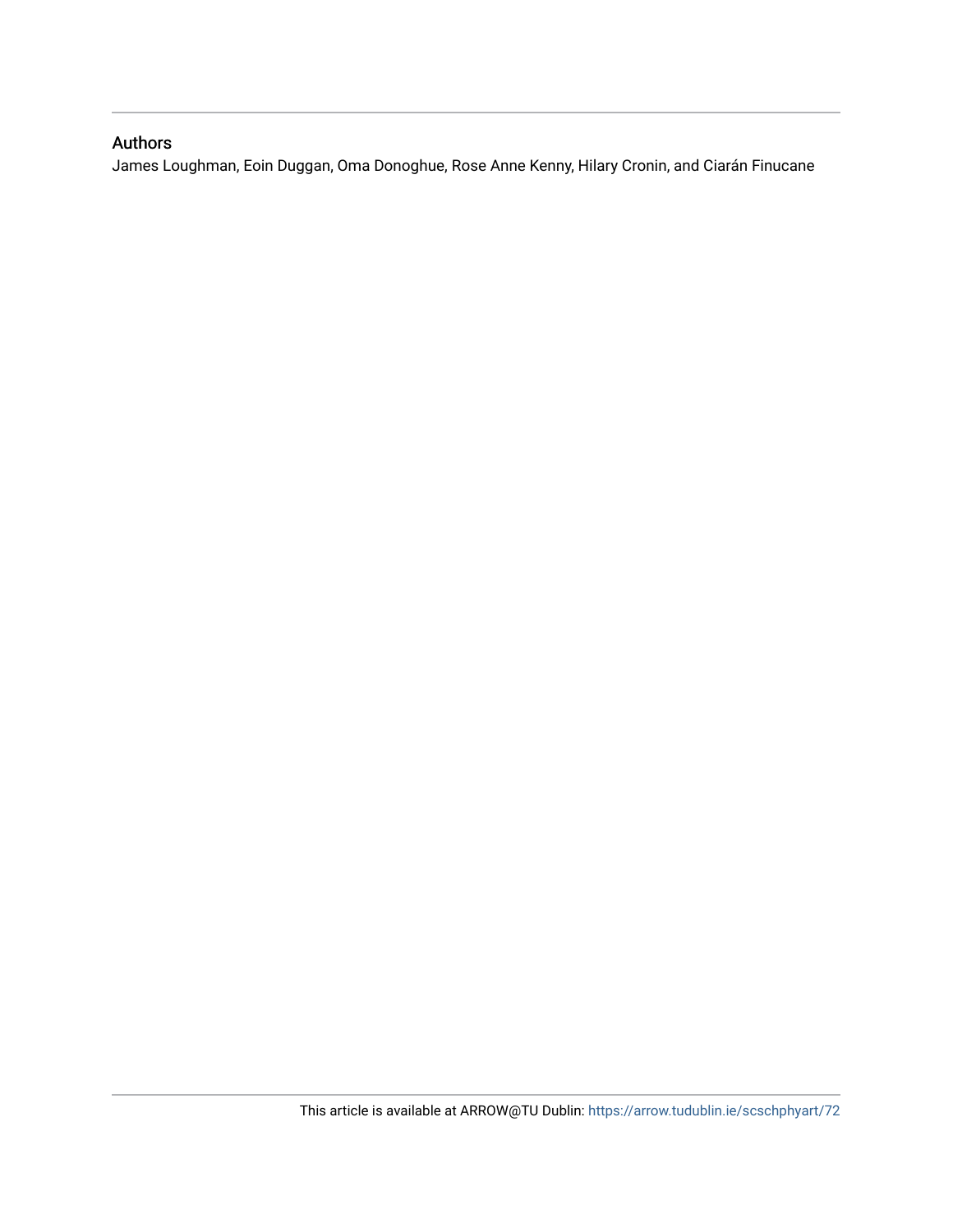

# Research Article

# **Time to Refocus Assessment of Vision in Older Adults? Contrast Sensitivity but Not Visual Acuity Is Associated With Gait in Older Adults**

#### **Eoin Duggan, [1](#page-2-0) Orna Donoghue, [1](#page-2-0) Rose Anne Kenny, [1](#page-2-0) Hilary Cronin, [1](#page-2-0) James Loughman, [3,](#page-2-1)[4](#page-2-2) and Ciarán Finucane[2](#page-2-3)**

<span id="page-2-3"></span><span id="page-2-1"></span><span id="page-2-0"></span>1 The Irish Longitudinal Study on Ageing (TILDA), Department of Medical Gerontology, Trinity College Dublin, Ireland. 2 Department of Medical Physics and Bioengineering, Mercer's Institute for Successful Ageing, St. James's Hospital, Dublin, Ireland. 3 Department of Optometry, Dublin Institute of Technology, Ireland. <sup>4</sup>African Vision Research Institute, University of KwaZulu Natal, Durban, South Africa.

<span id="page-2-2"></span>Address correspondence to Eoin Duggan, BE MB BCh BAO, The Irish Longitudinal Study on Ageing, Lincoln Gate, Trinity College Dublin, Dublin 2, Ireland. E-mail: [eoin.duggan@ucdconnect.ie](mailto:eoin.duggan@ucdconnect.ie?subject=)

Received June 17, 2016; Editorial Decision Date January 18, 2017

**Decision Editor:** Stephen Kritchevsky, PhD

#### **Abstract**

**Background:** The relationship between measures of visual function and gait related risk factors for falls is unclear. In this study, we examine the relationship between visual function (visual acuity [VA] and contrast sensitivity [CS] at multiple spatial frequencies) and quantitative spatiotemporal gait, using a large, nationally representative sample of community dwelling older adults.

**Methods:** Participants aged 50 and over were recruited as part of The Irish Longitudinal Study on Ageing (TILDA). VA was measured with the LogMAR chart according to the Early Treatment of Diabetic Retinopathy Study protocol. CS was measured at five spatial frequencies ranging 1.5 to 18 cycles per degree (cpd) using the Functional Acuity Contrast Test. Gait speed, cadence, and stride length were measured using the GAITRite system. Multivariate analysis examined associations between gait and visual performance parameters adjusting for socioeconomic, physical, cognitive, and mental health covariates.

**Results:** Data from 4,678 participants were analyzed (age 61.7 ± 8.3 years, 54.1% woman). Poorer CS at 1.5 cpd and 3.0 cpd (low spatial frequency) was independently associated with decreased stride length (CS at 1.5 cpd: β = .031; *p* = .001 and CS at 3.0 cpd: β = .020; *p* = .001) but not cadence or gait speed. There was no evidence of an association between VA and any of the gait variables considered (*p* > .05).

**Conclusion:** Reduced CS, at low spatial frequencies, is independently associated with shorter stride length, while VA is not associated with any gait measures. This evidence suggests that it may be necessary to consider refocus of the assessment of vision to include the most appropriate measures.

**Keywords:** Contrast sensitivity—Visual acuity—Falls

Thirty percent of older adults fall each year [\(1,](#page-6-0)[2](#page-6-1)). The consequences of falls are many and include injury, increased rates of hospitalization, fear of falling, mortality, and early admission to long-term care [\(3\)](#page-6-2). Falls are associated with a significant economic burden with the annual cost of falls in the United States estimated to be \$19.2 billion ([4](#page-6-3)). Elucidating mechanisms and identifying novel biomarkers of falls risk is thus paramount in older adults.

Gait impairments are one of the primary risk factors for falls in older adults with decreased gait speed and increased gait variability amongst a wide range of important features ([2](#page-6-1)). Deterioration

in visual performance is an accepted consequence of senescence  $(5)$  $(5)$  $(5)$ , and is associated with increased falls rates  $(6,7)$  $(6,7)$ . There are a broad range of measures of visual performance including visual acuity (VA) and contrast sensitivity (CS). Optimization of VA has been identified as an important intervention in the American Geriatrics Society and British Geriatrics Society guidelines for the prevention of falls in the community ([8](#page-7-3)). However, the relationship between measures of visual function and gait related risk factors for falls is less clear.

Although it is generally accepted in practice that vision influences gait patterns, the results from the small number of research

© The Author 2017. Published by Oxford University Press on behalf of The Gerontological Society of America. All rights reserved. For permissions, please e-mail: journals.permissions@oup.com.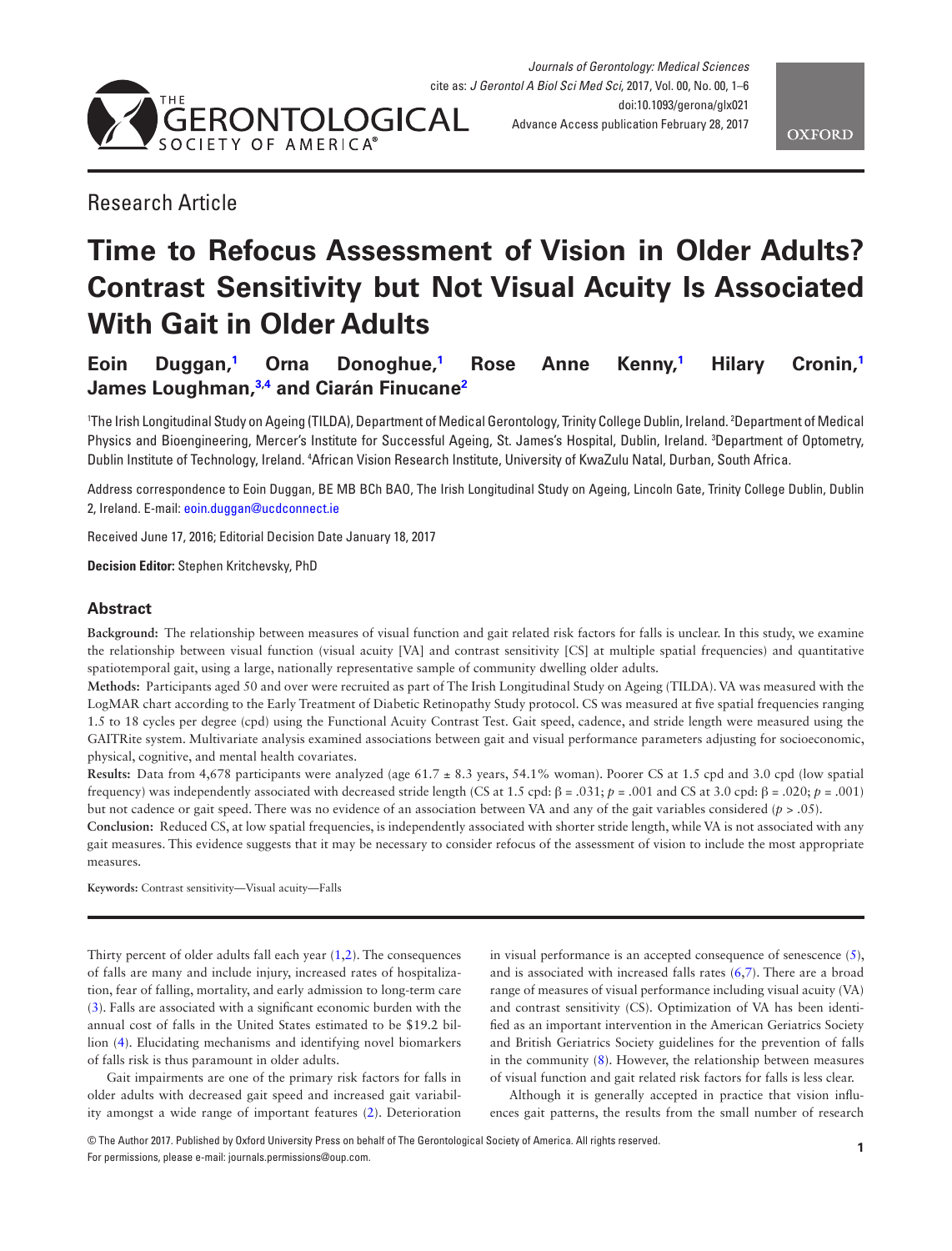studies addressing this question are conflicting. Some studies report no independent association between VA and common gait measures, that is, gait speed, cadence, and stride length ([9–12](#page-7-4)). However, one large study ( $n = 5,143$ ) of older adults (age  $>70$  years) notes that severe impairment in VA, after adjusting for age and gender, is associated with an inability to complete an 8-foot walk test [\(13](#page-7-5)). Another ( $n = 782$ ) indicates, after adjusting for age, gender, previous stroke and diabetes, a significant association between failure on the Buck Center Walking Test ([14\)](#page-7-6) and reduced VA. Both these studies however, use gait measures which contain additional components of kinematic performance, for example, turning or physical endurance. Poorer CS, as measured using the Pelli-Robson test, has been independently associated with slower gait speed, shorter stride length, wider step width, increased double support time [\(10\)](#page-7-7) and failure on the Buck Center Walking Test ([14](#page-7-6)).

These studies have a number of limitations. Firstly, a broad range of gait, mobility and CS assessment methodologies and measures have been used, making comparison across studies difficult ([9–15](#page-7-4)). In most cases, CS was measured at one spatial frequency with the Pelli-Robson ([9](#page-7-4)[,12](#page-7-8)[,14](#page-7-6)) or Melbourne Edge Test [\(10](#page-7-7)[,11](#page-7-9)[,15](#page-7-10)), thereby preventing full characterization of the relationship between CS and gait parameters and its dependence on spatial frequency. Furthermore, previous models adjusted for a narrow range of potential confounders ([9–15](#page-7-4)), with two studies focusing on selected populations, that is, age-related macular degeneration [\(10](#page-7-7)) and older women [\(11\)](#page-7-9) and are therefore less generalizable to a broader population.

In this study, we examine the relationship between visual function (VA and CS at multiple spatial frequencies) and quantitative spatiotemporal gait parameters using a large, nationally representative sample of well-characterized, cognitively intact community dwelling older adults.

### **Methods**

#### **Participants**

The Irish Longitudinal Study on Ageing (TILDA) is a large, nationally representative study of community dwelling adults aged 50 years and over, resident in Ireland. A stratified, clustered sample of 8,175 individuals was recruited using the RANSAM sampling framework [\(16](#page-7-11)), the details of which have been outlined previously [\(17](#page-7-12)). Ethical approval was provided by the Faculty of Health Sciences Research Ethics Committee at Trinity College Dublin. All participants provided written informed consent and the study adhered to the Declaration of Helsinki. The data presented here are based on wave 1 of the study which was undertaken between October 2009 and July 2011.

Social interviewers visited participants in their own homes where they completed a computer-assisted personal interview which addressed questions on socioeconomic, physical, cognitive and mental health factors. Participants were also invited to attend a dedicated health centre for a research nurse led health assessment ([18\)](#page-7-13).

Inclusion criteria included participation in the health centre assessment, completion of gait and vision assessments, a Mini-Mental State Examination score ≥18 and no history of Parkinson's disease.

#### Assessment of Vision

VA was measured according to the Early Treatment of Diabetic Retinopathy Study (ETDRS) protocol using a LogMAR chart ([19\)](#page-7-14). Test results for the better eye were expressed in logarithmic units

ranging from 1 (20/200) to −0.3 (20/10), with lower values indicative of better vision.

CS was measured under mesopic conditions using the Functional Acuity Contrast Test (F.A.C.T.) incorporated in the Functional Vision Analyzer (Stereo Optical Co., Inc., Chicago, IL). The Functional Vision Analyzer is internally illuminated and as such is not influenced by varying light levels in examination rooms. The F.A.C.T. developed by Ginsberg [\(20](#page-7-15)) uses sinusoidal wave gratings to test CS at five different spatial frequencies: 1.5, 3, 6, 12, and 18 cycles per degree (cpd), corresponding to low (1 and 3 cpd), mid (6 cpd), and high (12 and 18 cpd) spatial frequencies. CS was measured monocularly for the eye with better VA resulting in a CS score (ranging 0–9) at each spatial frequency.

#### Assessment of Gait

Gait assessment was performed using a 4.9 m GAITRite electronic walkway (CIR Systems Inc., Sparta, NJ) which automatically records participant footfalls and calculates spatiotemporal gait parameters. Participants were asked to walk at a normal pace, starting 2.5 m before and stopping 2.0 m after the walkway to control for acceleration and deceleration effects. Each participant completed two walks and the data from both were combined.

Three gait variables were analyzed: gait speed, cadence, and stride length. Gait speed (cm/s) is the average speed over the two walks. Cadence is the average number of footfalls per minute. Stride length (cm) is the distance between sequential initial contacts with the ground for the same limb. The average stride length of the right and left lower limbs was used in this study. These three variables are related according to the equation: Gait speed = stride length  $\times$  cadence/ 120.

#### Covariates

During the computer-assisted personal interview, participants reported their level of educational attainment, a doctor's diagnosis of the following chronic conditions: heart attack or heart failure or angina, hypertension, high cholesterol, stroke, diabetes, lung disease, asthma, arthritis, osteoporosis, cancer, peptic ulcer disease, and hip fracture. This was categorized as 0, 1, 2, and 3 or more chronic conditions. The participants' regular medications were recorded and coded according to the Anatomical Therapeutic Chemical (ATC) Classification codes. Depressive symptoms during the past week were assessed using the eight-item Centre for Epidemiological Studies Depression scale (CES-D) ([21\)](#page-7-16). Participants were also asked whether they had fallen in the past year and if so, on how many occasions. The responses were categorized into 1, 2, and 3 or more falls. Participants also indicated if they felt unsteady when they stood or walked, whether they had ever been diagnosed with cataracts, glaucoma or age-related macular degeneration and whether they had undergone cataract surgery in the past.

Height (cm) and weight (kg) were measured using a SECA height rod and weighing scales respectively. Global cognition was assessed using the Mini-Mental State Examination ([22\)](#page-7-17). Executive function was assessed using the difference in time taken to complete trail 1 and trail 2 tasks in the color trails test ([23\)](#page-7-18). Processing speed was assessed using a choice reaction time (CRT) test. In this test, participants held a button down, released it in response to an on-screen stimulus and pressed the appropriate target button. The mean time from 100 appearances of the stimulus to pressing the correct button is the total response time. Maximum grip strength (kg) was measured as the highest score from two tests on each hand using a Baseline hydraulic hand dynamometer (Fabrication Enterprises,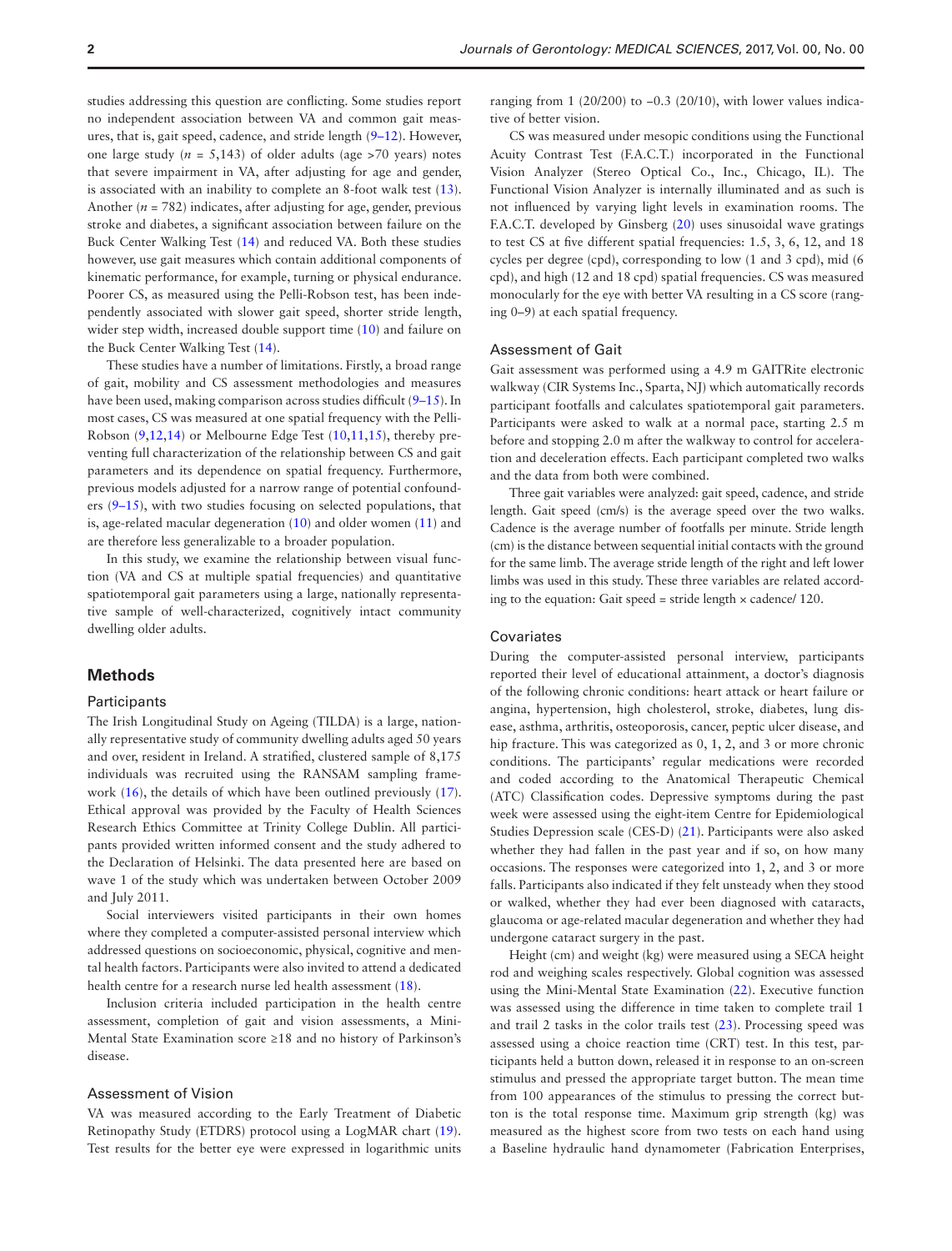White Plains, NY). Participants wore distance corrective lenses if required during vision and gait testing.

#### Statistical Analysis

Demographics of those included in the study were examined using Chi-squared test statistics and independent *t* tests.

Pearson's and Spearman's rank correlations were used to examine the univariate relationships between VA, CS, and the gait variables (speed, cadence, and stride length). Multivariate linear regression models were constructed to investigate the associations between VA, CS and the three dependent gait variables (speed, cadence, and stride length). For each dependent variable, two models were created. Model 1 adjusted for age, gender, education, height, and weight. Model 2 also adjusted for history of falls, number of medications, number of chronic conditions, depressive symptoms, color trail time difference, Mini-Mental State Examination, total response time, grip strength, history of cataracts (treated and untreated), history of glaucoma, and age-related macular degeneration. All data were analyzed using Stata Version 12 (StataCorp, College Station, TX). All regressions were adjusted to account for the clustered sampling design and a False Discovery Rate procedure applied to correct *p* values for multiple testing. Sensitivity analyses were also performed to examine the effects of controlling for age<sup>2</sup>, age–gender interactions and averaging CS values across 1.5–18 cpd on the regression results.

#### **Results**

#### Characteristics of the Study Sample

Of the 5,028 participants (aged  $\geq$  50 years) who attended the TILDA health assessment, 4,678 were included in the study. Reasons for exclusion were a history of Parkinson's disease (*n* = 16), non-completion of gait assessment ( $n = 75$ ), non-completion of VA assessment  $(n = 20)$ , non-completion of the CS test  $(n = 228)$ , and moderate to severe cognitive impairment, defined as an Mini-Mental State Examination score less than 18 ( $n = 11$ ). The mean age of the sample was  $61.7 \pm 8.3$  years,  $54.1\%$  of whom were woman. The characteristics of the sample are outlined in [Table 1.](#page-4-0)

#### Univariate Analysis of Vision and Gait

VA was inversely correlated with gait speed (*r* = −.14; *p* < .001) and stride length  $(r = -.18; p < .001)$ . As lower values in LogMAR correspond to better VA, this indicates that better VA is correlated with better gait performance (see [Table 2](#page-5-0) and Supplementary Figure A1.1). At all spatial frequencies, CS was correlated with gait speed (*r* = .08 to .16, *p* < .001) and stride length (*r* = .12 to .22,  $p < .001$ ). VA and CS were not correlated significantly with cadence.

#### Multivariate Analysis of Vision and Gait **Visual acuity**

There was no evidence of an association between VA and any gait variable in either model 1 or model 2 (see [Table 3](#page-5-1) and Supplementary Tables A1.1–A1.3).

#### **Contrast sensitivity**

[Figure 1A](#page-6-4) shows the regression coefficients from the models examining associations between CS at each of these five individual spatial frequencies and gait speed. Higher CS at low spatial frequencies was associated with faster gait speed in model 1 (CS at 1.5 cpd, β = .053; *p* < .001; CS at 3 cpd, β = .033; *p* < .001). After adjustment

#### <span id="page-4-0"></span>**Table 1.** Characteristics of the Participants (*n* = 4,678)

| 61.7 SD $(8.3)$<br>54.1 (2,529)<br>Primary or no formal education 21.3 (994)<br>79.2 SD (16.2)<br>166.3 SD $(9.1)$<br>Medical history<br>Chronic conditions $\geq 2$ (%)<br>45.3(2,119)<br>Falls $(\% )$ —one or more<br>19.7 (920)<br>Glaucoma (%)<br>1.93(90)<br>AMD $(\% )$<br>1.48(69)<br>Cataracts (%)<br>8.3 (386)<br>Anti-depressants<br>5.7(265)<br>Alpha blockers<br>1.4(66)<br>Beta blockers<br>12.1 (566)<br>Calcium channel blockers<br>8.3 (389)<br>Diuretics<br>6(281)<br><b>ACE/ARB</b><br>22(1,029)<br>Psychotropics<br>5.3 (246)<br>Cognitive and mental health<br>MMSE (range 1-30)<br>28.7 SD (1.6)<br>CES-D<br>4.4 SD $(4.0)$<br>$CRT$ (ms)<br>806 SD (260.7)<br>Color trail time (s)<br>53.7 SD (26.7)<br>27.5 SD (9.8)<br>Grip strength (kg)<br>Gait speed (cm/s)<br>136.1 SD (20.4)<br>Cadence (steps/min)<br>115.6 SD (10.4)<br>Stride Length (cm)<br>141.6 SD (17.6)<br>Corrective lenses<br>37.9 (1,772)<br>Visual acuity (logMAR)<br>0.1 SD(0.2)<br>$CS$ 1.5 cpd<br>36.0 IQR (11)<br>CS 3 cpd<br>57 IQR (23)<br>CS 6 cpd<br>33.0 IQR (29)<br>$CS12$ cpd<br>$0$ IQR $(15)$<br>$CS18$ cpd<br>$0$ IQR $(0)$ | Characteristics | Mean (SD) or Median (IQR) or % (N) |  |  |
|-------------------------------------------------------------------------------------------------------------------------------------------------------------------------------------------------------------------------------------------------------------------------------------------------------------------------------------------------------------------------------------------------------------------------------------------------------------------------------------------------------------------------------------------------------------------------------------------------------------------------------------------------------------------------------------------------------------------------------------------------------------------------------------------------------------------------------------------------------------------------------------------------------------------------------------------------------------------------------------------------------------------------------------------------------------------------------------------------------------------------------------|-----------------|------------------------------------|--|--|
|                                                                                                                                                                                                                                                                                                                                                                                                                                                                                                                                                                                                                                                                                                                                                                                                                                                                                                                                                                                                                                                                                                                                     | Age $(y)$       |                                    |  |  |
|                                                                                                                                                                                                                                                                                                                                                                                                                                                                                                                                                                                                                                                                                                                                                                                                                                                                                                                                                                                                                                                                                                                                     | Sex (% woman)   |                                    |  |  |
|                                                                                                                                                                                                                                                                                                                                                                                                                                                                                                                                                                                                                                                                                                                                                                                                                                                                                                                                                                                                                                                                                                                                     |                 |                                    |  |  |
|                                                                                                                                                                                                                                                                                                                                                                                                                                                                                                                                                                                                                                                                                                                                                                                                                                                                                                                                                                                                                                                                                                                                     | (%)             |                                    |  |  |
|                                                                                                                                                                                                                                                                                                                                                                                                                                                                                                                                                                                                                                                                                                                                                                                                                                                                                                                                                                                                                                                                                                                                     | Weight (kg)     |                                    |  |  |
|                                                                                                                                                                                                                                                                                                                                                                                                                                                                                                                                                                                                                                                                                                                                                                                                                                                                                                                                                                                                                                                                                                                                     | Height (cm)     |                                    |  |  |
|                                                                                                                                                                                                                                                                                                                                                                                                                                                                                                                                                                                                                                                                                                                                                                                                                                                                                                                                                                                                                                                                                                                                     |                 |                                    |  |  |
|                                                                                                                                                                                                                                                                                                                                                                                                                                                                                                                                                                                                                                                                                                                                                                                                                                                                                                                                                                                                                                                                                                                                     |                 |                                    |  |  |
|                                                                                                                                                                                                                                                                                                                                                                                                                                                                                                                                                                                                                                                                                                                                                                                                                                                                                                                                                                                                                                                                                                                                     |                 |                                    |  |  |
|                                                                                                                                                                                                                                                                                                                                                                                                                                                                                                                                                                                                                                                                                                                                                                                                                                                                                                                                                                                                                                                                                                                                     |                 |                                    |  |  |
|                                                                                                                                                                                                                                                                                                                                                                                                                                                                                                                                                                                                                                                                                                                                                                                                                                                                                                                                                                                                                                                                                                                                     |                 |                                    |  |  |
|                                                                                                                                                                                                                                                                                                                                                                                                                                                                                                                                                                                                                                                                                                                                                                                                                                                                                                                                                                                                                                                                                                                                     |                 |                                    |  |  |
|                                                                                                                                                                                                                                                                                                                                                                                                                                                                                                                                                                                                                                                                                                                                                                                                                                                                                                                                                                                                                                                                                                                                     |                 |                                    |  |  |
|                                                                                                                                                                                                                                                                                                                                                                                                                                                                                                                                                                                                                                                                                                                                                                                                                                                                                                                                                                                                                                                                                                                                     |                 |                                    |  |  |
|                                                                                                                                                                                                                                                                                                                                                                                                                                                                                                                                                                                                                                                                                                                                                                                                                                                                                                                                                                                                                                                                                                                                     |                 |                                    |  |  |
|                                                                                                                                                                                                                                                                                                                                                                                                                                                                                                                                                                                                                                                                                                                                                                                                                                                                                                                                                                                                                                                                                                                                     |                 |                                    |  |  |
|                                                                                                                                                                                                                                                                                                                                                                                                                                                                                                                                                                                                                                                                                                                                                                                                                                                                                                                                                                                                                                                                                                                                     |                 |                                    |  |  |
|                                                                                                                                                                                                                                                                                                                                                                                                                                                                                                                                                                                                                                                                                                                                                                                                                                                                                                                                                                                                                                                                                                                                     |                 |                                    |  |  |
|                                                                                                                                                                                                                                                                                                                                                                                                                                                                                                                                                                                                                                                                                                                                                                                                                                                                                                                                                                                                                                                                                                                                     |                 |                                    |  |  |
|                                                                                                                                                                                                                                                                                                                                                                                                                                                                                                                                                                                                                                                                                                                                                                                                                                                                                                                                                                                                                                                                                                                                     |                 |                                    |  |  |
|                                                                                                                                                                                                                                                                                                                                                                                                                                                                                                                                                                                                                                                                                                                                                                                                                                                                                                                                                                                                                                                                                                                                     |                 |                                    |  |  |
|                                                                                                                                                                                                                                                                                                                                                                                                                                                                                                                                                                                                                                                                                                                                                                                                                                                                                                                                                                                                                                                                                                                                     |                 |                                    |  |  |
|                                                                                                                                                                                                                                                                                                                                                                                                                                                                                                                                                                                                                                                                                                                                                                                                                                                                                                                                                                                                                                                                                                                                     |                 |                                    |  |  |
|                                                                                                                                                                                                                                                                                                                                                                                                                                                                                                                                                                                                                                                                                                                                                                                                                                                                                                                                                                                                                                                                                                                                     |                 |                                    |  |  |
|                                                                                                                                                                                                                                                                                                                                                                                                                                                                                                                                                                                                                                                                                                                                                                                                                                                                                                                                                                                                                                                                                                                                     |                 |                                    |  |  |
|                                                                                                                                                                                                                                                                                                                                                                                                                                                                                                                                                                                                                                                                                                                                                                                                                                                                                                                                                                                                                                                                                                                                     | Gait function   |                                    |  |  |
|                                                                                                                                                                                                                                                                                                                                                                                                                                                                                                                                                                                                                                                                                                                                                                                                                                                                                                                                                                                                                                                                                                                                     |                 |                                    |  |  |
|                                                                                                                                                                                                                                                                                                                                                                                                                                                                                                                                                                                                                                                                                                                                                                                                                                                                                                                                                                                                                                                                                                                                     |                 |                                    |  |  |
|                                                                                                                                                                                                                                                                                                                                                                                                                                                                                                                                                                                                                                                                                                                                                                                                                                                                                                                                                                                                                                                                                                                                     |                 |                                    |  |  |
|                                                                                                                                                                                                                                                                                                                                                                                                                                                                                                                                                                                                                                                                                                                                                                                                                                                                                                                                                                                                                                                                                                                                     | Visual function |                                    |  |  |
|                                                                                                                                                                                                                                                                                                                                                                                                                                                                                                                                                                                                                                                                                                                                                                                                                                                                                                                                                                                                                                                                                                                                     |                 |                                    |  |  |
|                                                                                                                                                                                                                                                                                                                                                                                                                                                                                                                                                                                                                                                                                                                                                                                                                                                                                                                                                                                                                                                                                                                                     |                 |                                    |  |  |
|                                                                                                                                                                                                                                                                                                                                                                                                                                                                                                                                                                                                                                                                                                                                                                                                                                                                                                                                                                                                                                                                                                                                     |                 |                                    |  |  |
|                                                                                                                                                                                                                                                                                                                                                                                                                                                                                                                                                                                                                                                                                                                                                                                                                                                                                                                                                                                                                                                                                                                                     |                 |                                    |  |  |
|                                                                                                                                                                                                                                                                                                                                                                                                                                                                                                                                                                                                                                                                                                                                                                                                                                                                                                                                                                                                                                                                                                                                     |                 |                                    |  |  |
|                                                                                                                                                                                                                                                                                                                                                                                                                                                                                                                                                                                                                                                                                                                                                                                                                                                                                                                                                                                                                                                                                                                                     |                 |                                    |  |  |
|                                                                                                                                                                                                                                                                                                                                                                                                                                                                                                                                                                                                                                                                                                                                                                                                                                                                                                                                                                                                                                                                                                                                     |                 |                                    |  |  |

*Note*: ACE/ARB = angiotensin converting enzyme/angiotensin receptor blockers; AMD = age-related macular degeneration; CES-D = Centre for Epidemiological Studies Depression scale; CRT = Choice reaction time (total time); CS = contrast sensitivity; cpd = cycles per degree; MMSE = Mini-Mental State Exam; IQR = interquartile range. Corrective Lenses = Wore corrective lenses as required.

(and correction for multiple testing), there was no evidence of an association remaining in model 2 ([Table 3](#page-5-1)).

[Figure 1B](#page-6-4) indicates that poorer CS was associated with shorter stride length at lower spatial frequencies in model 1 (1.5 cpd [β = .051; *p* = .001]; 3 cpd [β = .036; *p* < .001]) with evidence of a trend at mid frequencies (6 cpd [β = .024;  $p = .002$ ]). In model 2, CS at 1.5 cpd ( $\beta$  = .031; *p* = .001) and 3 cpd ( $\beta$  = .029; *p* = .001) remained significant after correcting for multiple testing ([Table 3](#page-5-1)).

There was no clear evidence of an association between CS and cadence in either model 1 or model 2 (see [Figure 1C](#page-6-4) and [Table 3\)](#page-5-1).

#### **Discussion**

Results from this study suggest that reductions in CS but not VA are independently associated with poorer gait performance.

Our findings support previous studies reporting that better CS is associated with increased stride length ([10](#page-7-7),[11,](#page-7-9)[15\)](#page-7-10). However, ours is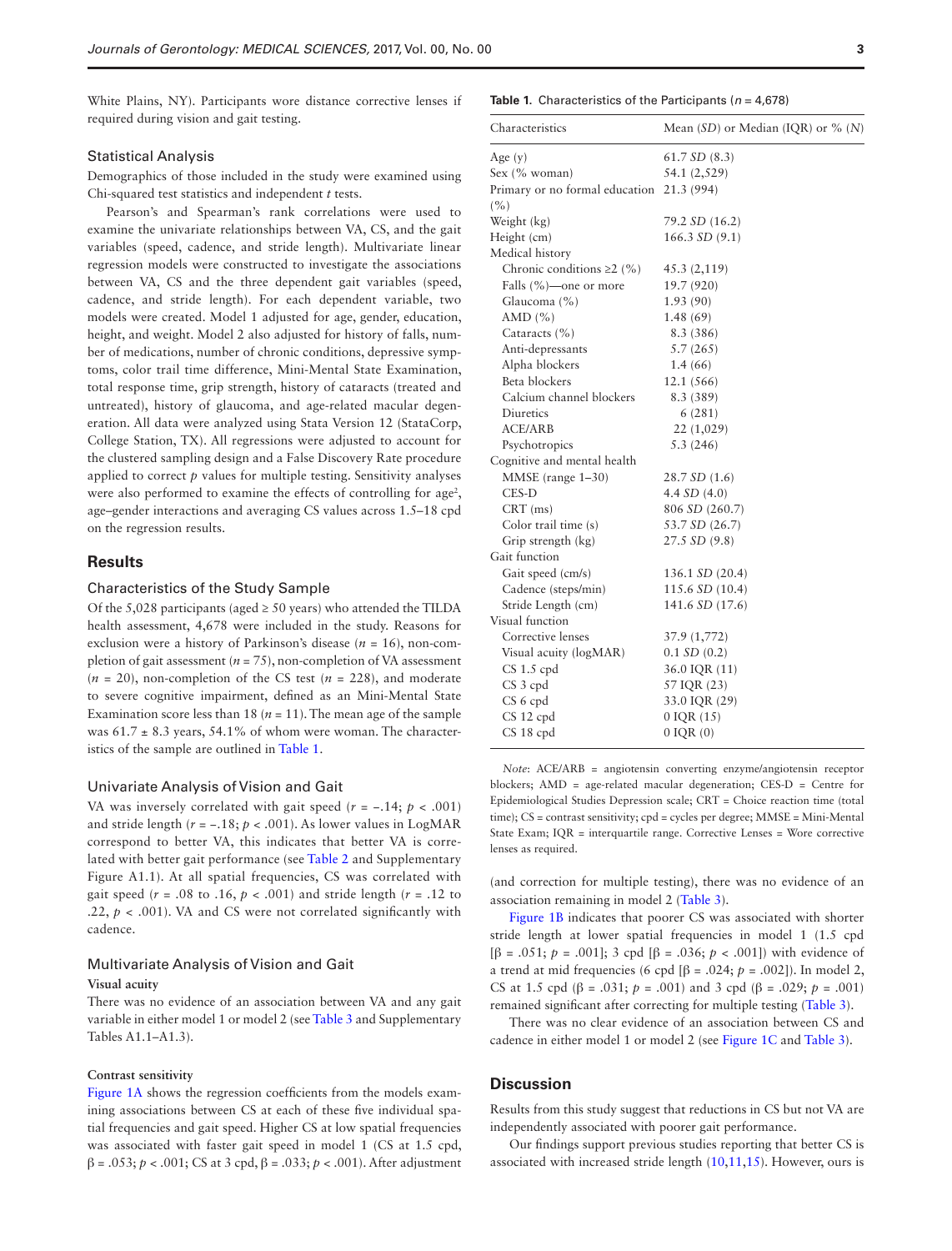<span id="page-5-0"></span>

|  |  |  |  | Table 2. Univariate Correlations Between Visual Function (VA and CS) and Gait (Gait Speed, Cadence and Stride Length). |
|--|--|--|--|------------------------------------------------------------------------------------------------------------------------|
|--|--|--|--|------------------------------------------------------------------------------------------------------------------------|

|               | VA         | $CS$ 1.5 cpd | CS 3 cpd  | CS 6 cpd  | $CS12$ cpd | $CS18$ cpd |
|---------------|------------|--------------|-----------|-----------|------------|------------|
| Gait speed    | $-0.14***$ | $0.12***$    | $0.16***$ | $0.13***$ | $0.13***$  | $0.08***$  |
| Cadence       | 0.01       | $-0.02$      | $-0.03*$  | $-0.02$   | $-0.02$    | $-0.03$    |
| Stride length | $-0.18***$ | $0.16***$    | $0.22***$ | $0.18***$ | $0.17***$  | $0.12***$  |

*Note:* cpd = cycles per degree; CS = contrast sensitivity; VA = Visual acuity.

\**p* ≤ .05; \*\**p* ≤ .01; \*\*\**p* ≤ .001.

<span id="page-5-1"></span>

|  |  |  |  |  | Table 3. Multivariate Model Estimates of the Association Between VA, CS, and Gait Function (Gait Speed, Cadence, Stride Length) |
|--|--|--|--|--|---------------------------------------------------------------------------------------------------------------------------------|
|--|--|--|--|--|---------------------------------------------------------------------------------------------------------------------------------|

|                | Gait Speed (cm/s)          | Cadence (footfalls per min)         | Stride Length (cm)<br>$\beta$ (95% CI) |  |
|----------------|----------------------------|-------------------------------------|----------------------------------------|--|
|                | $\beta$ (95% CI)           | $\beta$ (95% CI)                    |                                        |  |
| VA             |                            |                                     |                                        |  |
| Model 1        | $-1.53(-4.71, 1.65)$       | $0.29(-1.17, 1.76)$                 | $-2.14(-4.50, 0.22)$                   |  |
| Model 2        | $-1.32(-4.45, 1.82)$       | $-0.025(-1.55, 1.50)$               | $-1.43$ $(-3.72, 0.87)$                |  |
| CS A (1.5 cpd) |                            |                                     |                                        |  |
| Model 1        | $0.053(0.025, 0.08)$ ***   | $0.0053 (-0.0083, 0.019)$           | $0.051(0.031, 0.071)$ ***              |  |
| Model 2        | $0.029(0.0029, 0.056)^*$   | $-0.00018(-0.013, 0.014)$           | $0.031(0.013, 0.049)$ ***              |  |
| CS B (3 cpd)   |                            |                                     |                                        |  |
| Model 1        | $0.033(0.017, 0.049)$ ***  | $-0.00016(-0.0083, 0.008)$          | $0.036(0.024, 0.048)$ ***              |  |
| Model 2        | $0.015(-0.001, 0.031)$     | $-0.003(-0.012, 0.004)$             | $0.021(0.009, 0.032)$ ***              |  |
| CS C (6 cpd)   |                            |                                     |                                        |  |
| Model 1        | $0.011 (-0.0087, 0.031)$   | $-0.0082$ ( $-0.018$ , 0.0016)      | $0.024(0.009, 0.038)$ **               |  |
| Model 2        | $-0.0058(-0.025, 0.014)$   | $-0.011$ $(-0.021, -0.001)^*$       | $0.008 (-0.005, 0.022)$                |  |
| CS D (12 cpd)  |                            |                                     |                                        |  |
| Model 1        | $0.0075(-0.046, 0.061)$    | $-0.023(-0.047, 0.00035)$           | $0.039(0.0007, 0.077)^*$               |  |
| Model 2        | $-0.014$ $(-0.064, 0.037)$ | $-0.024$ ( $-0.048$ , $-0.00068$ )* | $0.016(-0.018, 0.051)$                 |  |
| CS E (18 cpd)  |                            |                                     |                                        |  |
| Model 1        | $0.047(-0.14, 0.24)$       | $-0.061(-0.15, 0.025)$              | $0.12$ (-0.017, 0.26)                  |  |
| Model 2        | $-0.024(-0.209, 0.16)$     | $-0.07$ $(-0.15, 0.014)$            | $0.056(-0.077, 0.19)$                  |  |

*Note*: A–E = visual targets of increasing spatial frequency and varying CS; CI = confidence interval; cpd = cycles per degree; CS = contrast sensitivity; MMSE = Mini-Mental State Exam; VA = visual acuity. Model 1 = multivariate model adjusted for age, gender, education, height and weight; Model 2 = multivariate model adjusted for age, gender, education, height, weight, history of falls, medications including: α-, β- & calcium channel blockers, diuretics, angiotensin-convertingenzyme inhibitors (ACEI), angiotensin receptor blockers (ARB), antidepressants and psychotropics, self-reported unsteadiness, corrective lens wearing, number of chronic diseases, depressive symptoms, color trail time, MMSE, total response time from the Choice Reaction Time (CRT) test, grip strength, history of cataracts, treated and untreated, history of glaucoma and age-related macular degeneration (AMD).

\**p* ≤ .05; \*\**p* ≤ .01; \*\*\**p* ≤ .001.

the first study to measure CS at multiple spatial frequencies across the low, mid, and high range. This is a more appropriate method of characterizing CS and allows us to gain further insight into this relationship. Results suggest that the relationship between CS and gait is spatial frequency dependent, with poorer CS at lower spatial frequencies associated with shorter stride length. Our regression results would suggest that these results have a small effect size which translates into a 2.65 cm difference in stride length between the 5th and 95th percentiles of CS. Although a small effect size, when combined with other falls risk factors, this magnitude of difference could affect an individual's ability to avoid tripping over an obstacle.

The association between CS (at lower spatial frequencies) and stride length is intuitively satisfying and provides a possible mechanistic link between vision, gait, and future falls. Previous research has shown that low-to-mid spatial frequencies play a role in object detection [\(24](#page-7-19)[,25](#page-7-20)), and those with poorer CS may shorten their stride length to accommodate for being unsure of their surroundings. Shorter stride lengths coupled with a higher cadence have been observed in older fallers [\(26](#page-7-21)) while shortened stride length and reduced speed is associated with increased falls risk in older adults [\(27](#page-7-22)) and hospitalized patients [\(28\)](#page-7-23). Thus by contributing to gait

impairments and impaired object detection, poor CS may contribute to object avoidance ([29\)](#page-7-24) and increased falls risk. In considering the clinical application of these results as a screening tool it may be more convenient to test for low spatial frequency only, that is, using only the low-frequency components of the F.A.C.T. [\(20](#page-7-15)).

Finally, our results examining VA supports previous research reporting significant univariate (but no multivariate) correlations between VA and gait variables ([9](#page-7-4),[11](#page-7-9),[12\)](#page-7-8). Owsley and colleagues [\(25\)](#page-7-20) note that VA did not contribute to the detection of real world objects while Hassan and colleagues [\(30](#page-7-25)) reported no evidence of an association between VA and mobility over a complicated obstacle course. Our results after adjustment suggest that high contrast, detailed vision (as measured by VA) may not be essential to basic straight line walking. This is in agreement with previous studies that have indicated that CS is a better measure for fall risk than VA [\(6,](#page-7-1)[31](#page-7-26)[,32](#page-7-27)). Despite this, assessment of VA is included in the falls screening and assessment guidelines [\(8\)](#page-7-3). The evidence provided here suggests that the inclusion of VA alone requires re-evaluation as a more comprehensive visual assessment may be more appropriate.

Results of additional sensitivity analyses would suggest that the regression estimates are robust after adjusting for age<sup>2</sup> and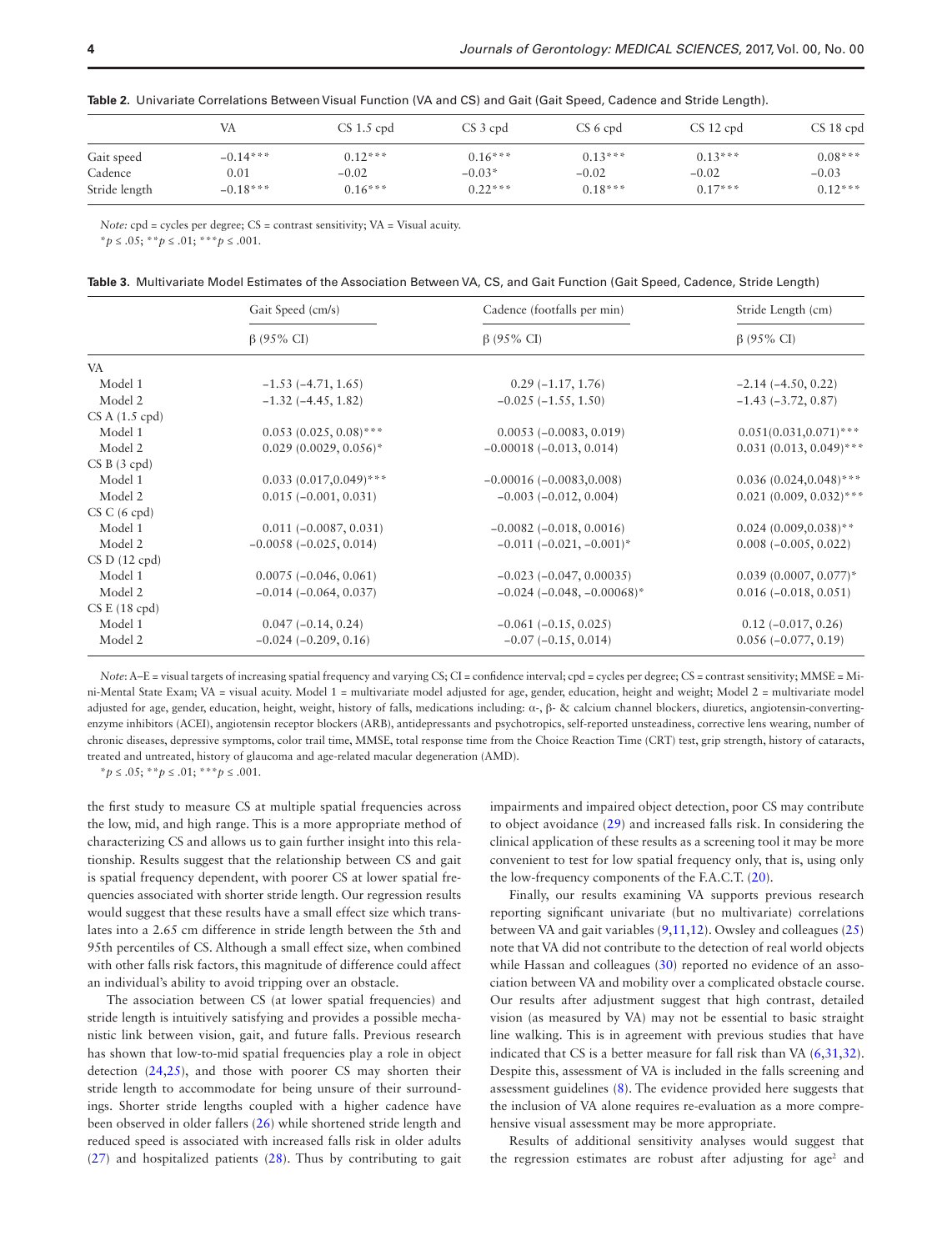

<span id="page-6-4"></span>**Figure 1.** Linear regression model coefficients between gait parameters (**A**. gait speed; **B**. stride length; **C**. cadence) and contrast sensitivity (CS) at five spatial frequencies. Model 1 adjusted for: age, gender, education, height and weight. Model 2 adjusted for age, gender, education, height, weight, history of falls, medications including: α-, β- & calcium channel blockers, diuretics, angiotensin-converting-enzyme inhibitors (ACEI), angiotensin receptor blockers (ARB), antidepressants and psychotropics, self-reported unsteadiness, corrective lens wearing, number of chronic diseases, depressive symptoms, color trail time, Mini-Mental State Exam (MMSE), total response time from the Choice Reaction Time (CRT) test, grip strength, history of cataracts, treated and untreated, history of glaucoma, and age related macular degeneration (AMD).  $p \le 0.05$ ;  $p \le 0.01$ ;  $p \le 0.01$ .

age–sex interactions which are known to influence gait. Furthermore, although we applied a false discovery rate approach to correct for multiple testing effects, we also tested the effect of using the average CS value for each participant in a sensitivity analysis, which has methodological advantages of increasing the precision of our estimates, normalizing the model residuals, and minimizing multiple testing effects. Again our results were consistent with CS associated with stride length.

This study has a number of strengths including the measurement of CS at individual spatial frequencies. Secondly it utilizes a large representative sample, coupled with a comprehensive health, socioeconomic profile of each participant enabling statistical inferences to be made which are more generalizable to the broader older community dwelling adult population. There are, however, a number of limitations to the study. It is cross-sectional limiting any conclusions regarding causation. Analysis was limited to those who attended a health center assessment. This cohort is relatively young (mean age 62 years), healthy (gait speed and VA mostly within healthy ranges) and therefore is less representative of frailer adults. The gait assessment task used in this study reflects straight line walking undertaken in conditions of

high luminance, contrast and is free from hazards. The role of vision in this context is likely less critical than under more challenging conditions comprising obstacle avoidance and lower lighting which may account for small effect size detected here [\(12,](#page-7-8)[32,](#page-7-27)[33\)](#page-7-28). In light of these results, a more comprehensive battery of visual tests should be considered including stereoacuity and visual field size ([34](#page-7-29)). However, CS is most reflective of real world vision as it includes object of varying size and contrast unlike VA or stereoacuity. Although important fall risk covariates, lower limb strength and standing balance, were not measured directly, we controlled for grip strength which is known to correlate well with lower limb strength ([35,](#page-7-30)[36\)](#page-7-31). During sensitivity analysis we adjusted for self-reported steadiness as a surrogate for standing balance. This did not alter associations between CS and gait.

#### **Conclusion**

Reduced CS, particularly at low spatial frequencies, is independently associated with shorter stride length, while VA is not associated with gait performance. VA is currently included in the American Geriatrics Society/ British Geriatrics Society guidelines for screening and assessment of falls in community dwelling adults. The evidence provided here would suggest that future studies should examine longitudinally, or in a randomized controlled manner, the associations between CS and other measures of visual function with gait especially in the context of falls. This may ultimately lead to a refocus of the clinical exam to include assessment of the most appropriate measures of visual function.

#### **Supplementary Material**

Supplementary data are available at *The Journals of Gerontology, Series A: Biological Sciences and Medical Sciences* online.

#### **Funding**

This work was supported by The Department of Health of the Irish Government, The Atlantic Philanthropies, Irish Life Assurance PLC, and The Health Research Board, Ireland.

#### **Acknowledgments**

The authors would like to thank the participants and staff of The Irish Longitudinal Study on Ageing.

#### **Conflict of Interest**

The authors declare no conflicts of interest.

#### **References**

- <span id="page-6-0"></span>1. Verghese J, LeValley A, Hall CB, et al. Epidemiology of gait disorders in community-residing older adults. *J Am Geriatr Soc*. 2006;54:255–261. doi:10.1111/j.1532-5415.2005.00580.x
- <span id="page-6-1"></span>2. Verghese J, Holtzer R, Lipton RB, Wang C. Quantitative gait markers and incident fall risk in older adults. *J Gerontol A Biol Sci Med Sci*. 2009;64:896–901. doi:10.1093/gerona/glp033.
- <span id="page-6-2"></span>3. Tinetti ME, Williams CS. Falls, injuries due to falls, and the risk of admission to a nursing home. *N Engl J Med*. 1997;337:1279–1284. doi:10.1056/ NEJM199710303371806
- <span id="page-6-3"></span>4. Stevens JA, Corso PS, Finkelstein EA, et al. The costs of fatal and nonfatal falls among older adults. *Inj Prev*. 2006;12:290–295. doi:10.1136/ ip.2005.011015